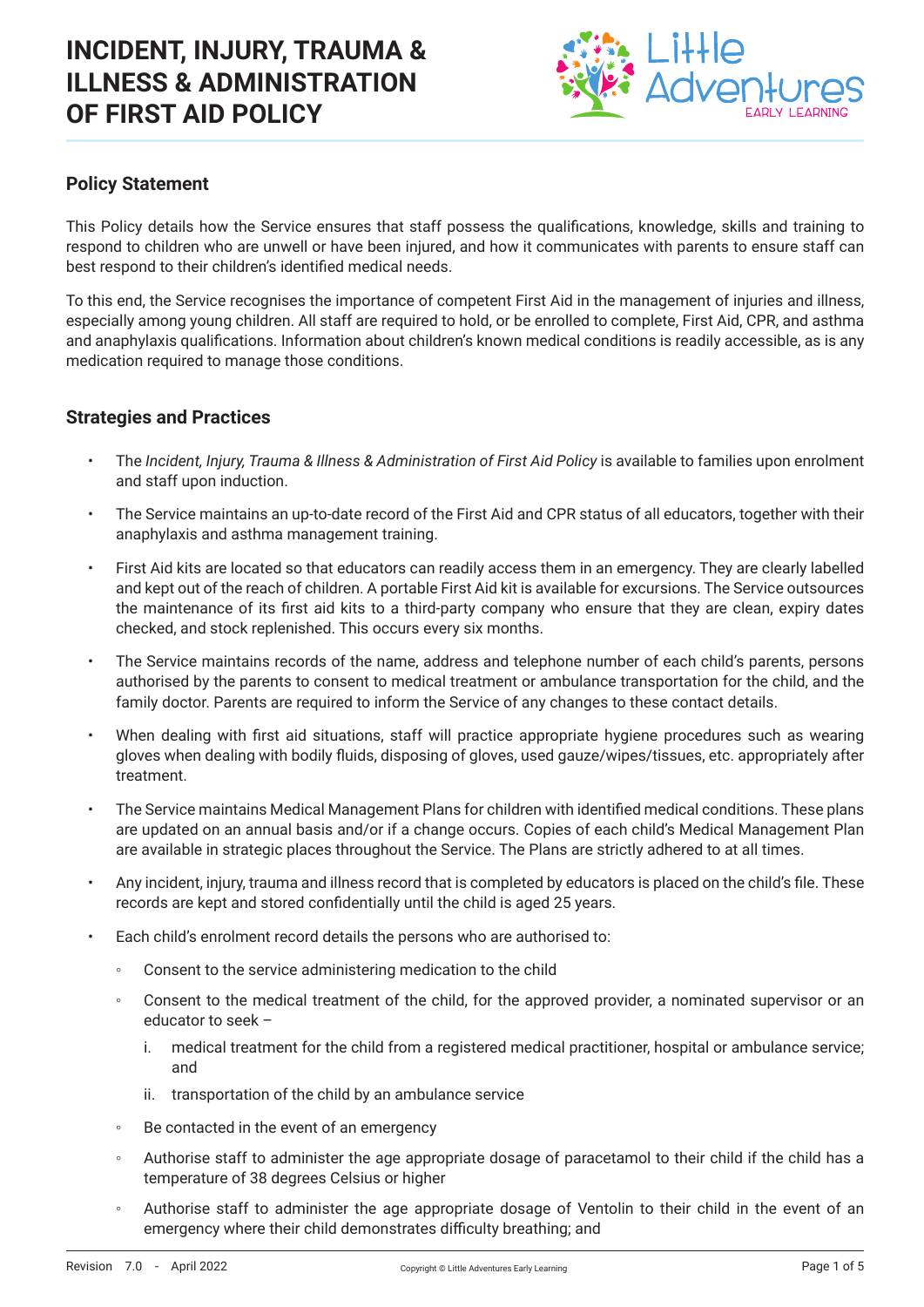

◦ Authorise staff to administer an Adrenaline autoinjector (EpiPen) if their child demonstrates signs of an anaphylactic reaction.

## **Administration of First Aid**

- When an accident, injury or illness occurs, requiring staff to administer first aid, the witness to the event will:
	- Assess the situation for any further danger to themselves or others
	- Ensure no further danger is present and clear children away from the accident site if necessary
	- Depending on the severity of the injury/illness, an ambulance/emergency services will be contacted
	- Child will be comforted, appropriate first aid applied, child made comfortable and their condition closely monitored
	- Notify the Nominated Supervisor/ Responsible Person of the incident, illness, injury or trauma
	- Contact the parent or an Authorised Nominee to collect the child or to meet the child at the hospital if the ambulance has been contacted. If the parents are not available and a child needs to go to hospital by ambulance, the Nominated Supervisor or Responsible Person will designate a staff member to go with them until the parent/carer arrives. A copy of the child's enrolment form and any other relevant information will be taken to the hospital by the staff member accompanying the child.
	- Staff record the information on the Service's *Incident, Injury, Trauma and Illness Record* and parents are asked to sign the form upon collection or when appropriate.

### **Head Injuries**

- If a child has any type of head injury whilst at the service, the following procedure will be followed:
	- Depending on the severity of the injury an ambulance will be called in the first instance
	- If no ambulance required, the Nominated Supervisor or Responsible Person will determine if the child must be collected from the service
	- Regardless of collection requirement, a courtesy phone call will be made to child's parents to inform them of the incident

### **Serious Incidents**

- The service is required to notify the Regulatory Authority as soon as possible but no longer than 24 hours after any serious incidents occur at the service. The Education and Care Services National Regulations define 'Serious Incident' to include the following:
	- a. The death of a child
		- i. while that child is being educated and cared for by an education and care service; or
		- ii. following an incident occurring while that child was being educated and cared for by an education and care service;
	- b. Any incident involving serious injury or trauma to a child occurring while that child is being educated and cared for by an education and care service –
		- i. which a reasonable person would consider required urgent medical attention from a registered medical practitioner; or
		- ii. for which the child attended, or ought reasonably to have attended, a hospital;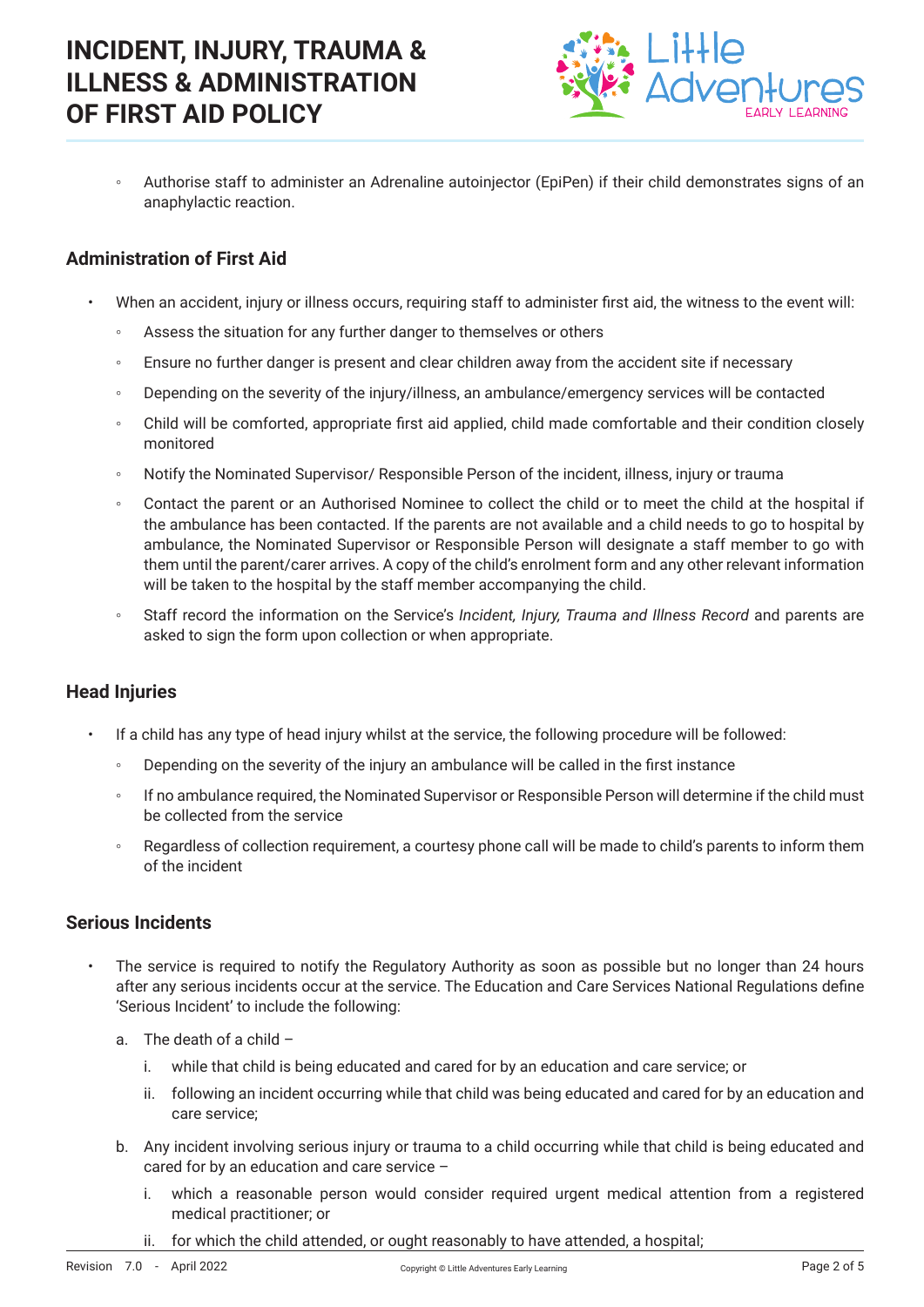

- c. Any incident involving serious illness of a child occurring while that child is being educated and cared for by an education and care service for which the child attended, or ought reasonably to have attended, a hospital
- d. Any emergency for which emergency services attended
- e. Any circumstance where a child being educated and cared for by an education and care service
	- i. appears to be missing or cannot be accounted for; or
	- ii. appears to have been taken or removed from the education and care service premises in a manner that contravenes these Regulations; or
	- iii. is mistakenly locked in or locked out of the education and care service premises or any part of the premises.
- If the service only becomes aware that the incident was serious afterwards, notification to the Regulatory Authority within 24 hours of becoming aware that the incident was serious will be made.

### **Illness**

- Staff are aware of general illnesses associated with children and are guided by the National Health and Medical Research Council's document *Staying Healthy in Childcare* 5th edition. Common childhood illnesses or symptoms of illness that may require families to collect their child from the service include, but are not limited to:
	- **High fever** a high fever in a young child can be a sign of infection, and needs to be investigated to find the cause.
	- **Drowsiness** the child is less alert than normal, making less eye contact, or less interested in their surroundings.
	- **Lethargy and decreased activity** the child wants to lie down or be held rather than participate in any activity, even those activities that would normally be of interest.
	- **Breathing difficulty** this is an important sign. The child may be breathing very quickly or noisily, or be pale or blue around the mouth. The child may be working hard at breathing, with the muscles between the ribs being drawn in with each breath.
	- **Poor circulation** the child looks very pale, and their hands and feet feel cold or look blue.
	- **Poor feeding** the child has reduced appetite and drinks much less than usual. This is especially relevant for infants.
	- **Poor urine output** there are fewer wet nappies than usual; this is especially relevant for infants.
	- **Red or purple rash** non-specific rashes are common in viral infections; however, red or purple spots that do not turn white if pressed with a finger require urgent medical referral because the child could have meningococcal disease.
	- **A stiff neck or sensitivity to light** this may indicate meningitis, although it is possible for infants to have meningitis without these signs.
	- **Pain** a child may or may not tell you they are in pain. Facial expression is a good indicator of pain in small infants or children
- In the event of a child displaying early symptoms of a childhood illness (that isn't deemed by the Nominated Supervisor or Responsible Person as requiring immediate medical attention, but requires the child to be excluded), the following procedure will be followed: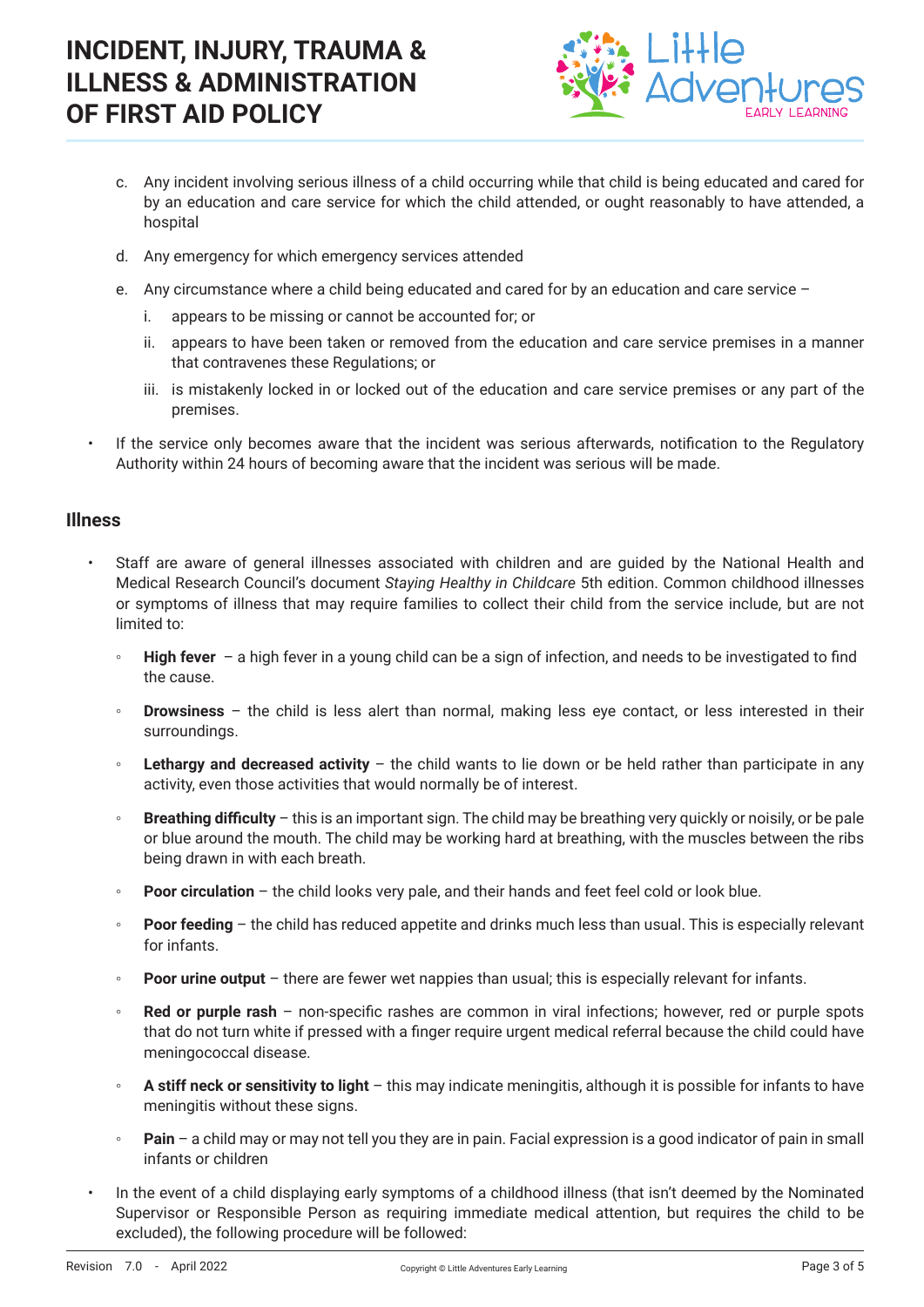

- Child will be separated from other children.
- First Aid administered as appropriate.
- Child made comfortable and their condition closely monitored.
- Nominated Supervisor or Responsible Person informed of situation.
- Parents will be notified and asked to collect their child as soon as possible.
- Staff record the information on the Service's *Incident, Injury, Trauma and illness Record* and parents are asked to sign the form upon collection.
- If applicable, exclusion periods and/or the requirement of a clearance from a registered medical practitioner before the child returns to care, are explained to the person collecting the child.
- The Nominated Supervisor or Responsible Person adds the illness information to the *Infectious Disease and Illness Register* located in the office.
- If an educator suspects that a child has a high temperature they will:
	- Use the thermometer available to determine if the child has a high temperature (38 degrees Celsius or higher)
	- If high temperature is present, educator will notify the Nominated Supervisor or Responsible Person. The child's parent or authorised nominee will be contacted for collection as soon as possible, preferably within the hour.
	- Child will be separated from other children
	- Child will be made comfortable and their condition closely monitored. Children who have a fever may have febrile convulsions, which are physical seizures caused by a fever. They usually last only a few seconds or minutes; however, educators must call an ambulance if they notice a child having convulsions.
	- The educator supporting the child will take off any excess clothing, provide a cool cloth to wipe down the child's face and body and make sure the child has access to water to keep them hydrated.
	- If the parent/Authorised Nominee cannot collect the child within fifteen minutes of the phone call being made, then staff will ask for verbal permission to administer the age appropriate dosage of paracetamol to the child. (Prior written authorisation for the administration of Paracetamol in the event of a high temperature is also included in each child's enrolment record.)
	- Before paracetamol is given to a child, the educator administering the medication and the educator witnessing the administration of the medication, must verify the accuracy of each of the following:
		- child's date of birth
		- name of the medication
		- dosage of the medication
		- method of administration
		- expiry date of medication
	- The educator administering the paracetamol must complete the details of the administration of the medication on the Incident, Injury, Trauma and Illness Record and both educators must sign the record.
	- The child must be collected within the hour if paracetamol has been administered. Upon collection of the child, the Parent/Authorised Nominee must sign the *Incident, Injury, Trauma and Illness Record*.
	- The child is not allowed to return to the service until 24 hours after they last had a fever/were last administered paracetamol.